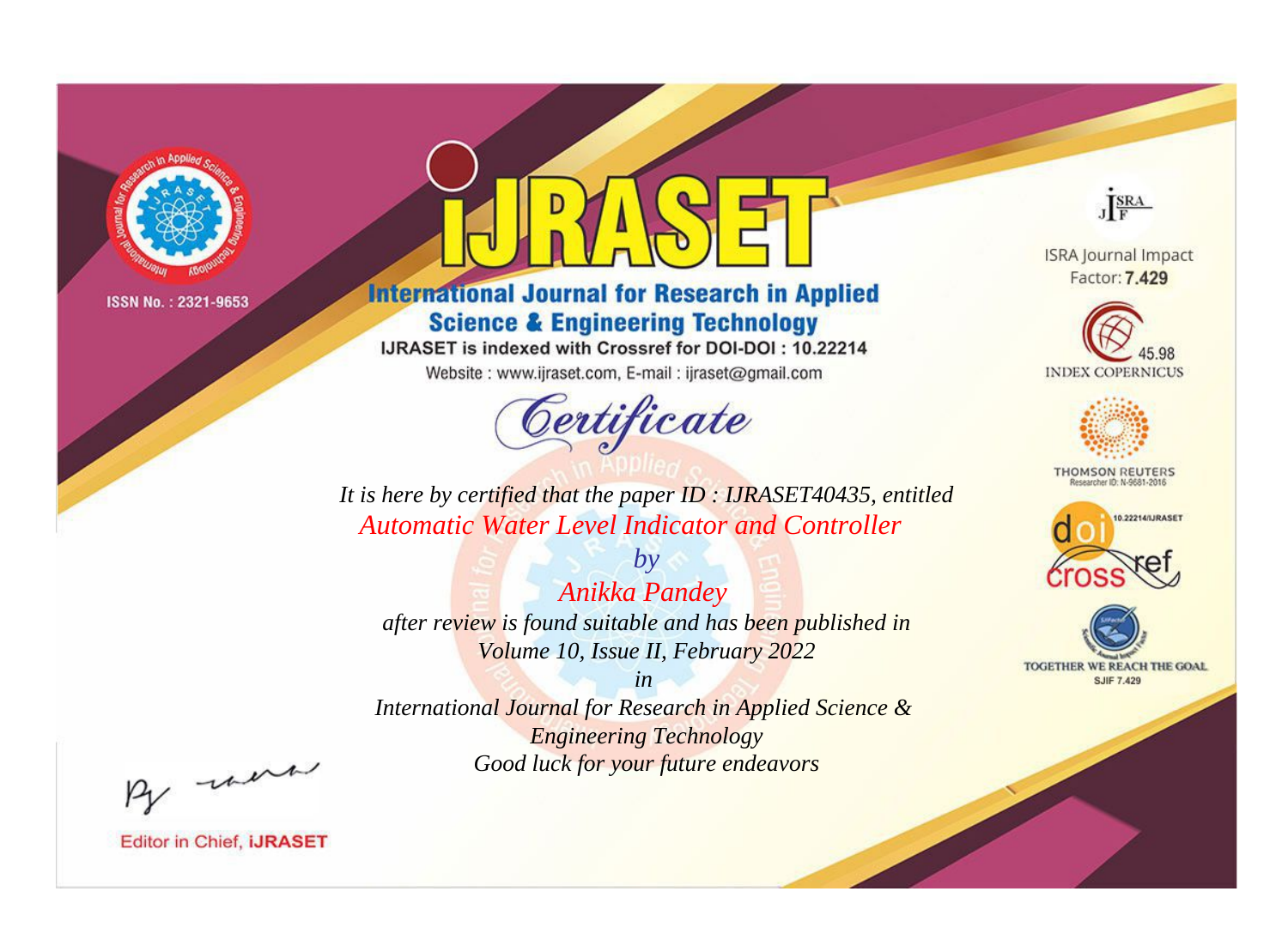

# **International Journal for Research in Applied Science & Engineering Technology**

IJRASET is indexed with Crossref for DOI-DOI: 10.22214

Website: www.ijraset.com, E-mail: ijraset@gmail.com



JERA

**ISRA Journal Impact** Factor: 7.429





**THOMSON REUTERS** 



TOGETHER WE REACH THE GOAL **SJIF 7.429** 

It is here by certified that the paper ID: IJRASET40435, entitled **Automatic Water Level Indicator and Controller** 

 $by$ Gargi Andhale after review is found suitable and has been published in Volume 10, Issue II, February 2022

 $in$ International Journal for Research in Applied Science & **Engineering Technology** Good luck for your future endeavors

By morn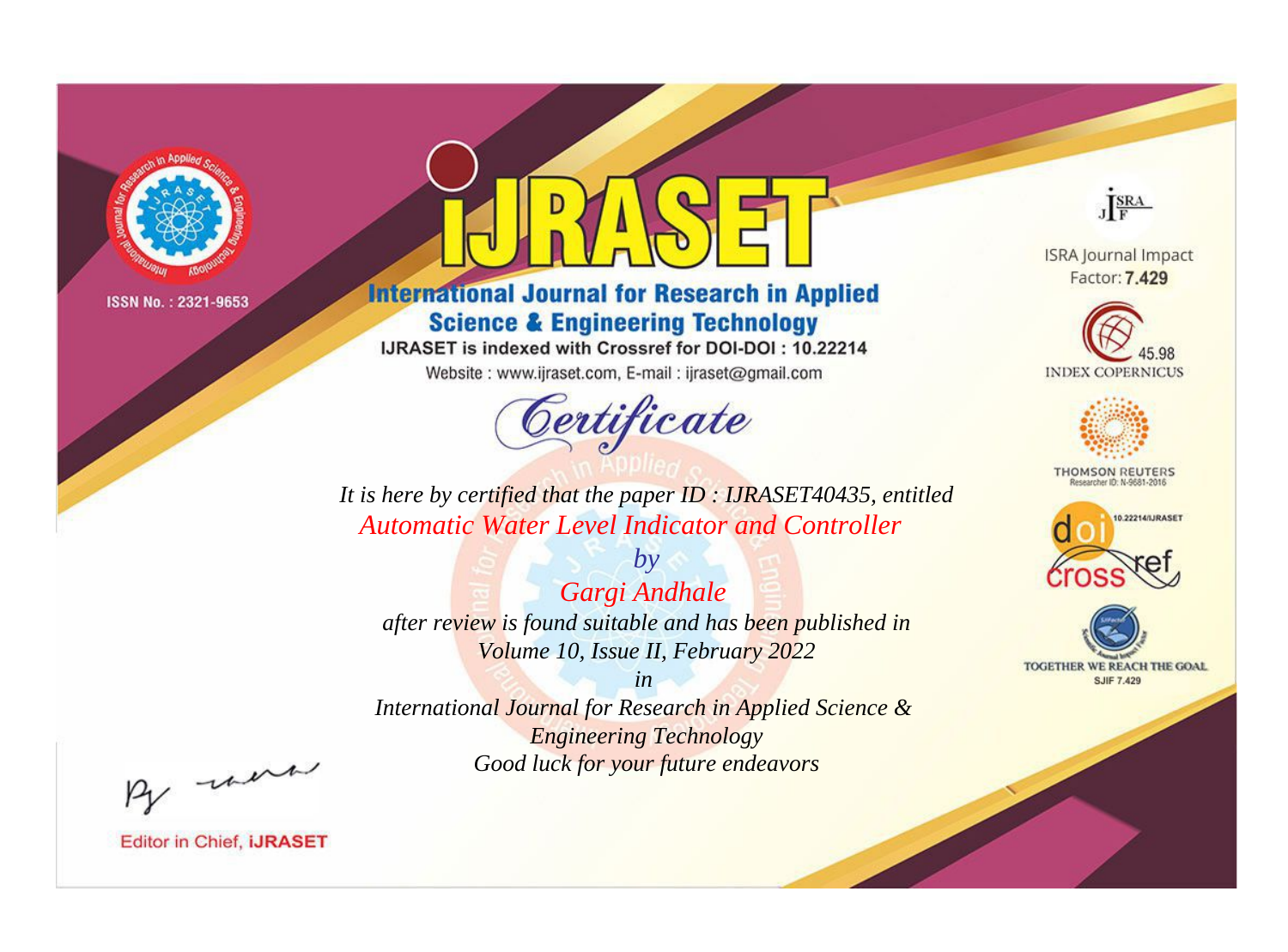

# **International Journal for Research in Applied Science & Engineering Technology**

IJRASET is indexed with Crossref for DOI-DOI: 10.22214

Website: www.ijraset.com, E-mail: ijraset@gmail.com



JERA

**ISRA Journal Impact** Factor: 7.429





**THOMSON REUTERS** 



TOGETHER WE REACH THE GOAL **SJIF 7.429** 

It is here by certified that the paper ID: IJRASET40435, entitled Automatic Water Level Indicator and Controller

Anirudha Sonawane after review is found suitable and has been published in Volume 10, Issue II, February 2022

 $b\nu$ 

 $in$ International Journal for Research in Applied Science & **Engineering Technology** Good luck for your future endeavors

By morn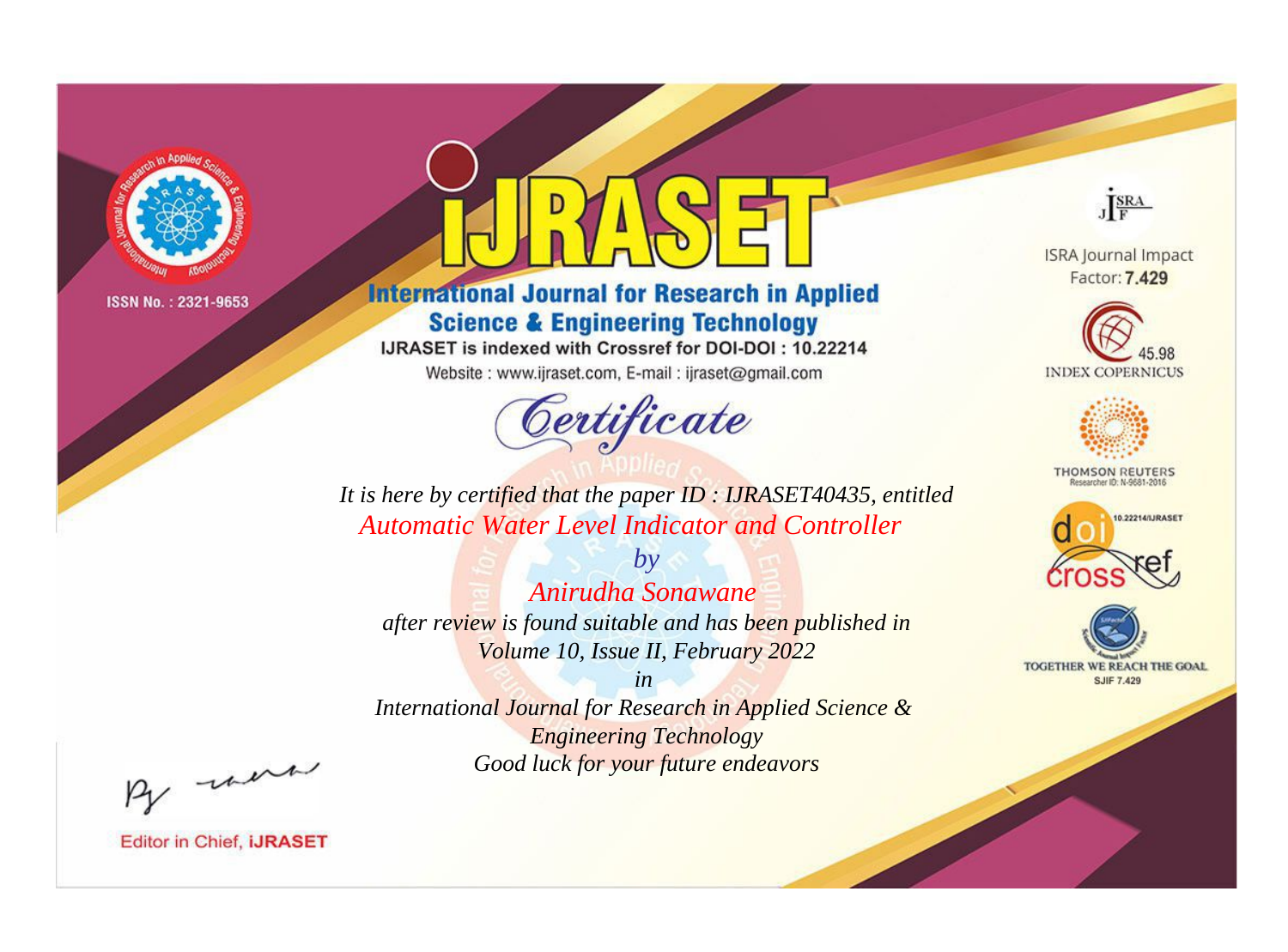

# **International Journal for Research in Applied Science & Engineering Technology**

IJRASET is indexed with Crossref for DOI-DOI: 10.22214

Website: www.ijraset.com, E-mail: ijraset@gmail.com



JERA

**ISRA Journal Impact** Factor: 7.429





**THOMSON REUTERS** 



TOGETHER WE REACH THE GOAL **SJIF 7.429** 

It is here by certified that the paper ID: IJRASET40435, entitled **Automatic Water Level Indicator and Controller** 

Akshara Amrutkar after review is found suitable and has been published in Volume 10, Issue II, February 2022

 $b\nu$ 

 $in$ International Journal for Research in Applied Science & **Engineering Technology** Good luck for your future endeavors

By morn